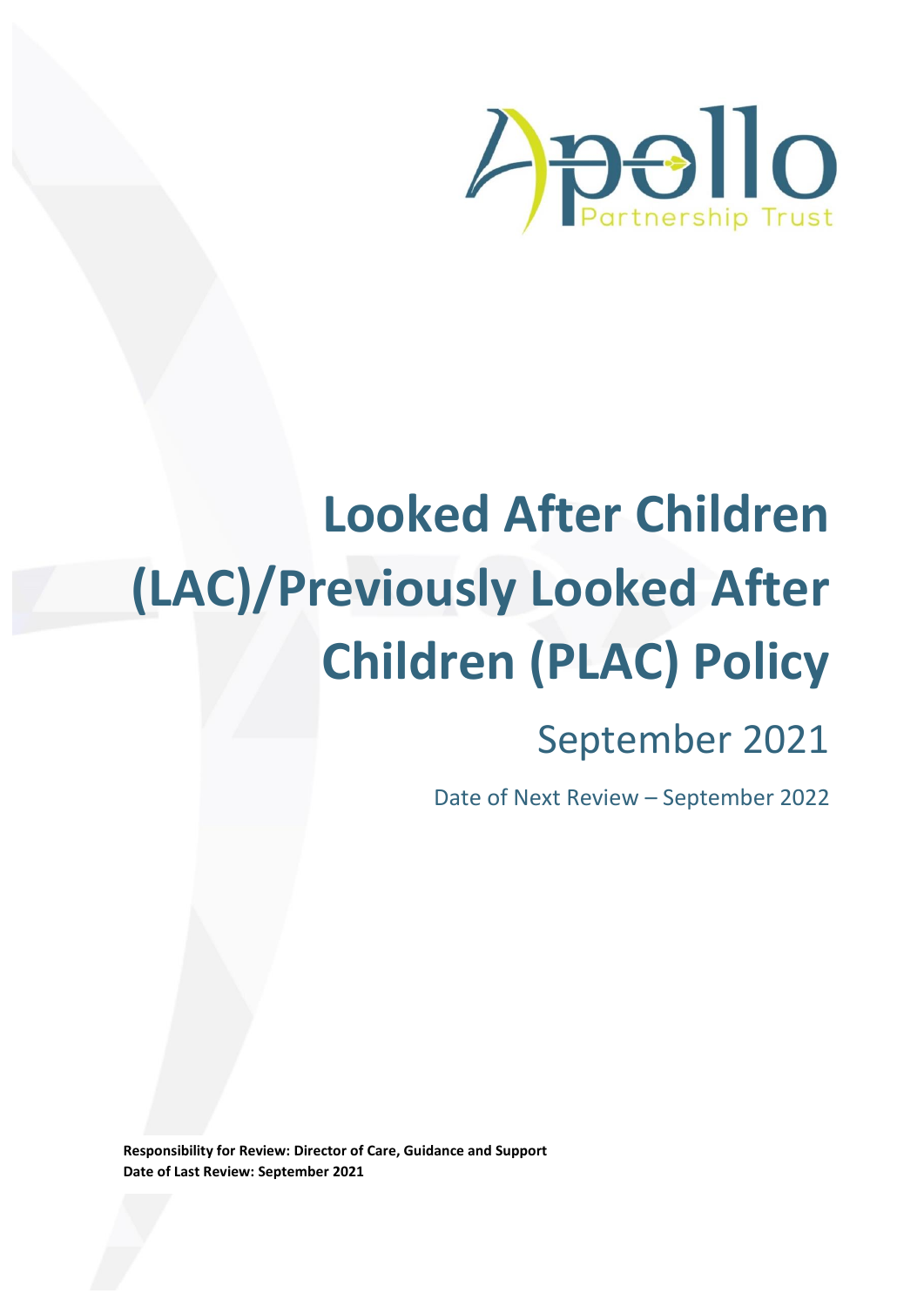# **1.0 Policy statement**

Apollo Partnership Trust is fully committed to supporting Children who are Looked After or have previously been a Looked After Child. Department for Education guidance makes it clear that all schools have a statutory duty to ensure that students who fall into the categories above are well supported to ensure they achieve their potential at school, Apollo schools take this guidance seriously.

# **2.0 Scope and purpose**

- Identify a designated teacher in all academies to support a child who is looked after or previously looked after.
- Ensure that academies are clear on their responsibilities and take these seriously.
- Recognise the importance of staff training on the barriers a child who is looked after may face and how to support them with these barriers.
- Highlight the need for multi–agency work around the most vulnerable.
- Provide families with information on the duties and responsibilities of academies for a child who is looked after.

The policy is underpinned by and compliant with:

- Department for Education's statutory guidance on the designated teacher for Looked After and Previously Looked After children
- Section 2E of the Academies Act 2010
- Section 20 of the 2008 Act

#### **3.0 Definitions**

**3.1** Looked After Children (LAC) are students that in the care of a local authority and/or provided with accommodation by a local authority for a continuous period of more than 24 hours.

**3.2** Previously Looked After Children (PLAC) are registered students that fall into either of these categories:

- They were looked after by a local authority but ceased to be as a result of any of the following:
	- $\circ$  a child arrangements order, which includes arrangements relating to who the child lives with and when they are to live with them
	- o a special guardianship order
	- o an adoption order

**3.3** Personal Education Plan (PEP) is part of a Looked After Child's care plan that is developed with the school and the child's Social Worker. It forms a record of what needs to happen and who will make it happen to ensure the child is the best they can be.

**3.4** Virtual School Head (VSH) is a Local Authority officer responsible for promoting the educational achievement of their authority's Looked After Children, working across schools to monitor and support these students as if they were in a single school. The VSH is also responsible for providing information and advice to schools and carers.

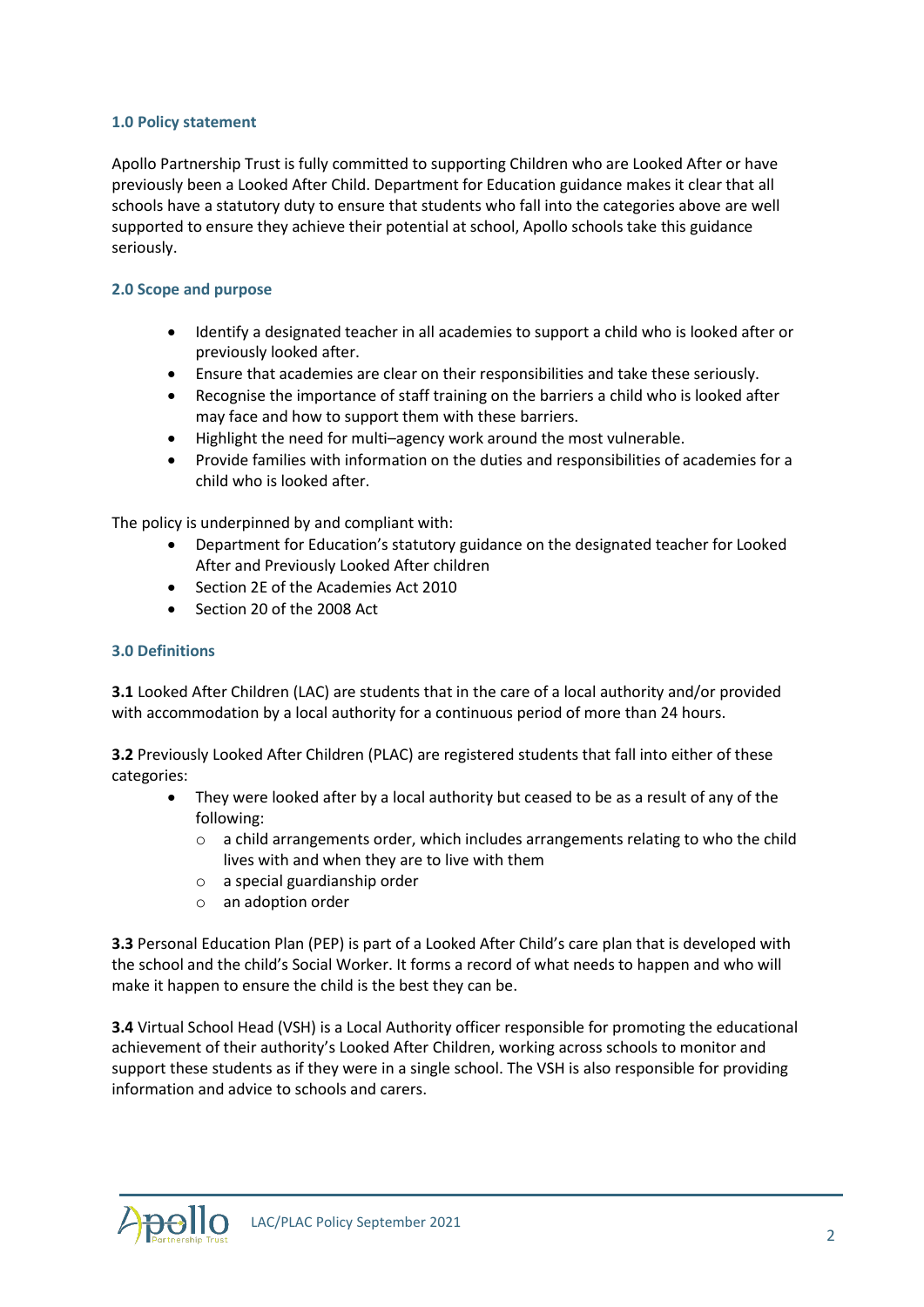# **4.0 Barriers for a Child who is Looked After**

**4.1** Attainment data for Looked After and Previously Looked After Children shows that they do not perform as well at Key Stage 2 and Key Stage 4 when compared to their peers.

**4.2** Students may have suffered disrupted learning or missed extended periods of school, and many of them have special educational needs (SEN). The gaps in their learning and, in many cases the emotional impact of their experiences are likely to have become significant barriers to their progress. The complexity of this fragmented educational experience with high incidence of SEN, needs careful assessment and planning and needs to involve a multi-agency approach.

# **5.0 Role of the local governing body**

The Local Governing Body of each school will ensure that a designated qualified teacher will oversee the education and support for LAC and PLAC. The local governing body will ensure the designated teacher has appropriate seniority and professional experience and training to provide leadership, training, information, challenge and advise others to ensure the needs of the students are catered for.

# **6.0 Role of the designated teacher for LAC and PLAC**

The students' carer (or residential care worker), social worker or, for Previously Looked After Children parents or guardian, will have day-to-day responsibilities for the child. Within the local authority, the VSH will provide more strategic support or advice and information for both the child and the school.

The designated teacher is the central point of contact within the school LAC and PLAC. They will ensure that the school plays its role to the full in making sure arrangements are joined up and minimise any disruption to a student's learning. Designated teachers in academies will:

- work with VSH and external agencies where needed to ensure students' needs are met through contributing to, monitoring and reviewing the PEP within statutory timescales
- identify best use of funding attached to the student, including Pupil Premium Plus funding.
- ensure that school staff understand the things which can affect how a LAC learns and achieves and how the whole school supports the educational achievement of these students
- promote a culture in which a LAC is able to discuss their progress and be involved in setting their own targets, have their views taken seriously, and are supported to take responsibility for their own learning
- prioritise students who would benefit from one-to-one tuition, and any other academic support
- encourage participation in school activities and in decision making within the school
- liaise with curriculum staff to ensure that LAC is a priority for interventions and tailored lessons
- ensure that there are positive and productive relationships with home which foster the development of the student
- work closely with the school's Designated Safeguarding Lead to ensure that any safeguarding concerns are quickly and effectively responded to
- fully involve parents and guardians in decisions affecting their child's education, including any requests to the Virtual School Head for advice on meeting their individual needs